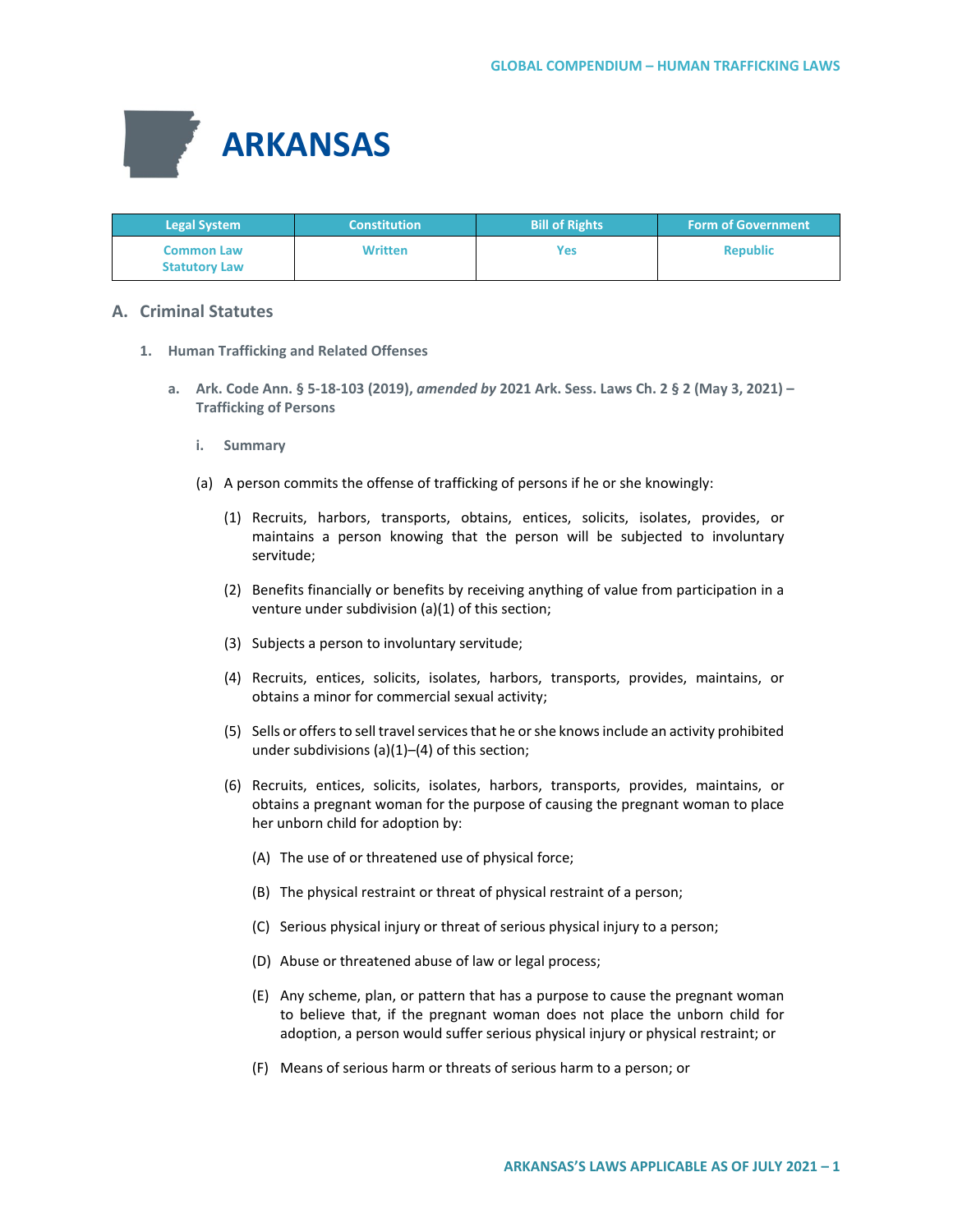(7) Benefits financially or benefits by receiving anything of value from participating in an act described under subdivision (a)(6) of this section.

Ark. Code Ann. § 5-18-103(a).

Arkansas defines "involuntary servitude" as "the inducement or compulsion of a person to engage in labor, services, or commercial sexual activity" by various means. Ark. Code Ann. § 5-18-102(7). "Commercial sexual activity" means "a sexual act or sexually explicit performance for which anything of value is given, promised, or received, directly or indirectly, by a person." Ark. Code Ann. § 5-18-102(1).

In a prosecution for trafficking in persons pursuant to subdivision (a)(4) of Ark. Code. Ann. § 5-18-103, it is not a defense that the defendant did not know the victim's age or mistakenly believed a victim was not a minor. Ark. Code Ann. § 5-18-103(b).

**ii. Sentencing**

Trafficking of persons is generally a Class A felony for which a court shall sentence a convicted person to imprisonment for six to 30 years. Ark. Code Ann. §§ 5-18-103(c)(2), 5-4-401(a)(2).

If the victim was a minor at the time of the offense, trafficking of persons is a Class Y felony. Ark. Code Ann. § 5-18- 103(c)(2). A person convicted of a Class Y felony shall be sentenced to imprisonment for 10 to 40 years, or life. Ark. Code Ann. § 5-4-401(a)(1).

"In addition to any other sentence authorized by this section [trafficking and related offenses], a convicted … defendant who offers to pay, agrees to pay, or pays a fee to engage in sexual activity shall be ordered … to pay a [USD] 250 fine, to be deposited in the Safe Harbor Fund for Sexually Exploited Children." Ark. Code Ann. § 5-18- 103(d). A fine of USD 100 shall be assessed if the trafficking offense was committed against or in the presence of a minor child. The fine goes to the Arkansas Children's Advocacy Center Fund. Ark. Code Ann. § 5-4-703(a)(9).

A court also may order a defendant to pay a fine and restitution to the victim. Ark. Code Ann. § 5-4-205.

**iii. Statute of Limitations**

Prosecution for a Class A felony or Class Y felony must commence within six years after commission of the offense. Ark. Code Ann. § 5-1-109(b)(1)(A).

The limitations period does not run during any time when the accused is continually absent from the state or has no reasonably ascertainable place of abode or work within the state, but these circumstances will not extend the limitations period by more than three years. Ark. Code Ann. § 5-1-109(g)(1).

**b. Ark. Code Ann. § 5-5-201 (2017) – Forfeiture**

With limited exceptions, a court may order a convicted defendant to forfeit any vehicle used in the trafficking offense. Ark. Code Ann. § 5-5-201(a)(5). Law enforcement officers may seize vehicles without a court order when they have probable cause to believe the vehicles were used for the trafficking offense. Ark. Code Ann. § 5-5-202(b)(2)(E).

- **c. Ark. Code Ann. § 5-18-104 (2013) – Patronizing a Victim of Human Trafficking**
	- **i. Summary**

A person commits the offense of patronizing a victim of human trafficking if they knowingly engage in commercial sexual activity with victims of human trafficking. Ark. Code Ann. § 5-18-104(a).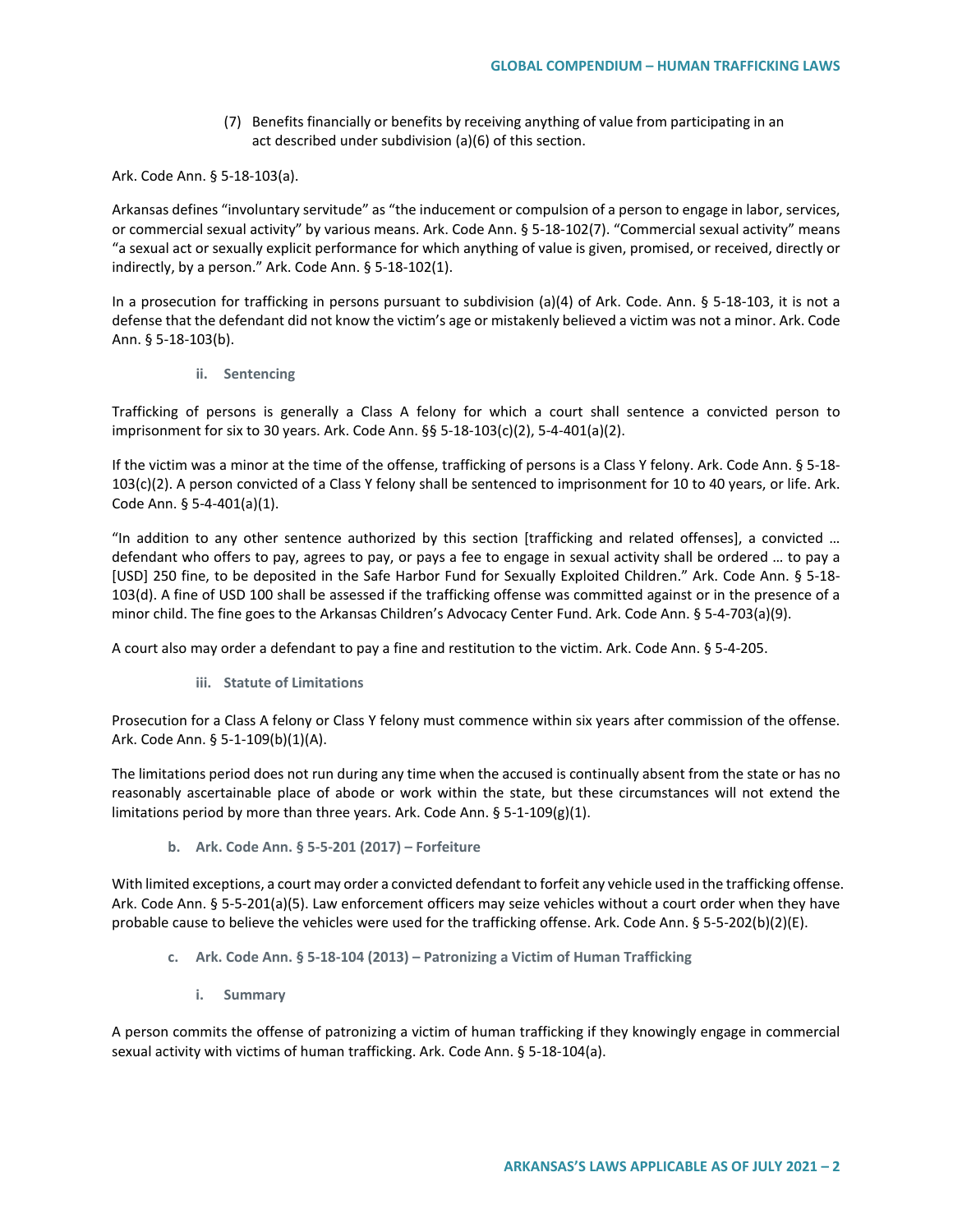# **ii. Sentencing**

Patronizing a victim of human trafficking is a Class B felony for which a court shall sentence a convicted person to imprisonment for five to 20 years. Ark. Code Ann. §§ 5-18-104(b)(1), 5-4-401(a)(3).

If the victim was a minor at the time of the offense, patronizing a victim of human trafficking is a Class A felony. Ark. Code. Ann. § 5-18-104(b)(2). A person convicted of a Class A felony shall be sentenced to imprisonment for six to 30 years. Ark. Code Ann. § 5-4-401(a)(2).

A fine of USD 100 shall be assessed if the offense of patronizing a trafficking victim was committed against or in the presence of a minor child. The fine goes to the Arkansas Children's Advocacy Center Fund. Ark. Code Ann. § 5-4- 703(a)(9).

A court also may order a defendant to pay a fine and restitution to the victim. Ark. Code Ann. § 5-4-205.

**iii. Statute of Limitations**

Prosecution for a Class B felony must commence within three years after commission of the offense. Ark. Code Ann. § 5-1-109(b)(2)(A).

The limitations period does not run during any time when the accused is continually absent from the state or has no reasonably ascertainable place of abode or work within the state, but these circumstances will not extend the limitations period by more than three years. Ark. Code Ann. § 5-1-109(g)(1).

**d. Ark. Code Ann. § 5-18-105 (2013) – Enhanced Liability of an Organization**

In addition to any other statutorily authorized sentence or fine, an organization convicted of an Arkansas state human trafficking offense is subject to: (1) suspension or revocation of a license, permit, or approval granted by a government agency; (2) a court order to dissolve or reorganize; and (3) other relief as is equitable. Ark. Code Ann. § 5-18-105.

**e. Ark. Code Ann. § 5-70-102 (2019) – Immunity for Prostitution Offense**

A person does not commit the offense of prostitution if at the time of the person's commission of or arrest for prostitution, the person was a victim of trafficking of persons under Arkansas Code § 5-18-103. Ark. Code Ann. § 5- 70-102(c).

If a law enforcement agency is investigating an alleged prostitution offense committed by a minor, it "shall make every effort to determine whether the minor, at the time of the offense, was a victim of trafficking of persons" and shall notify the prosecuting attorney accordingly. Ark. Code Ann. § 5-70-102(d).

**f. Ark. Code Ann. § 5-2-210 (2021) —Affirmative Defense**

A trafficking victim who engaged in the offense as a result of being trafficked has an affirmative defense to a prosecution for:

- (1) forgery under Ark. Code Ann. § 5-37-201;
- (2) defrauding a prospective adoptive parent under Ark. Code Ann. § 5-37-216;
- (3) prostitution under Ark. Code Ann. §§ 5-70-101 *et seq*.;
- (4) obscene performance at a live public show under § 5-68-305; or
- (5) a controlled substance offense under §§ 5-64-401 *et seq.* that is not a Class Y felony.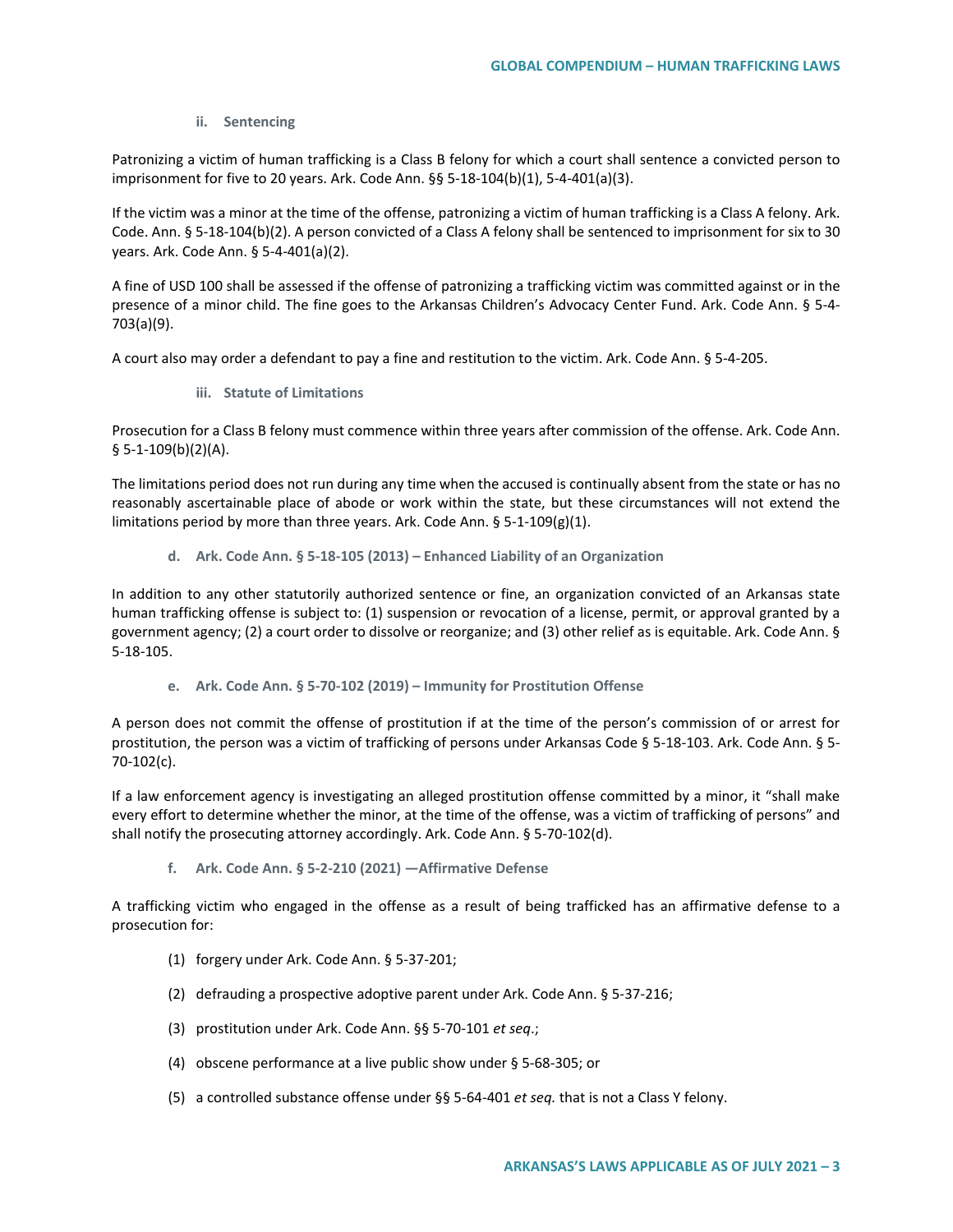**g. Ark. Code Ann. § 5-70-103 (2017) – Affirmative Defense to Sexual Solicitation**

Arkansas's sexual solicitation statute provides "an affirmative defense to prosecution [if] the person engaged in an act of sexual solicitation as a result of being a victim of trafficking of persons." Ark. Code Ann. § 5-70-103.

**2. Online Child Sexual Exploitation and Child Pornography Offenses**

Ark. Code Ann. § 5-27-03 – Engaging Children in Sexually Explicit Conduct for Use in Visual or Print Medium

Ark. Code Ann. § 5-27-303 – Sexually Explicit Conduct, Children

Ark. Code Ann. § 5-27-304 – Pandering or Possessing Visual or Print Medium Depicting Sexually Explicit Conduct Involving a Child

Ark. Code Ann. § 5-27-402 – Employing Children; Sexual Performances

Ark. Code Ann. § 5-27-403 – Promoting Child Sexual Performances

Ark. Code Ann. § 5-27-404 – Affirmative Defenses

Ark. Code Ann. § 5-27-602 – Distributing, Possessing, or Viewing Matter Depicting Sexually Explicit Conduct Involving Child

Ark. Code Ann. § 5-27-603 – Computer Child Pornography

Ark. Code Ann. § 5-27-604 – Failure to Report Computer Child Pornography

Ark. Code Ann. § 5-27-605 – Computer Exploitation of a Child

Ark. Code Ann. § 5-27-607 – Determination of Age of Child

Ark. Code Ann. § 5-27-608 – Applicability of this Subchapter to Interactive Computer Service and Electronic Mail Service Providers

Ark. Code Ann. § 5-27-609 – Possession of Sexually Explicit Digital Material

**3. Ark. Code Ann. § 12-12-901 (1997) – Sex Offender Registry** 

With limited exceptions, a person convicted of a "sex offense" must register as a sex offender. Ark. Code Ann. § 12-12-905(a)(1). A "sex offense" for registration purposes includes the offenses of trafficking of persons; patronizing a victim of human trafficking; engaging children in sexually explicit conduct for use in visual or print medium; pandering or possessing visual or print medium depicting sexually explicit conduct involving a child; producing, directing, or promoting a sexual performance by a child; distributing, possessing, or viewing matter depicting sexually explicit conduct involving computer child pornography; and computer exploitation of a child. Ark. Code Ann. § 12-12-903.

### **B. Civil Liability Statutes**

- **1. Ark. Code Ann. § 16-118-109 (2013) – Civil Lawsuit for Victims of Human Trafficking**
	- **a. Summary**

A victim of human trafficking can bring a lawsuit for damages and other relief. Ark. Code Ann. § 16-118-109.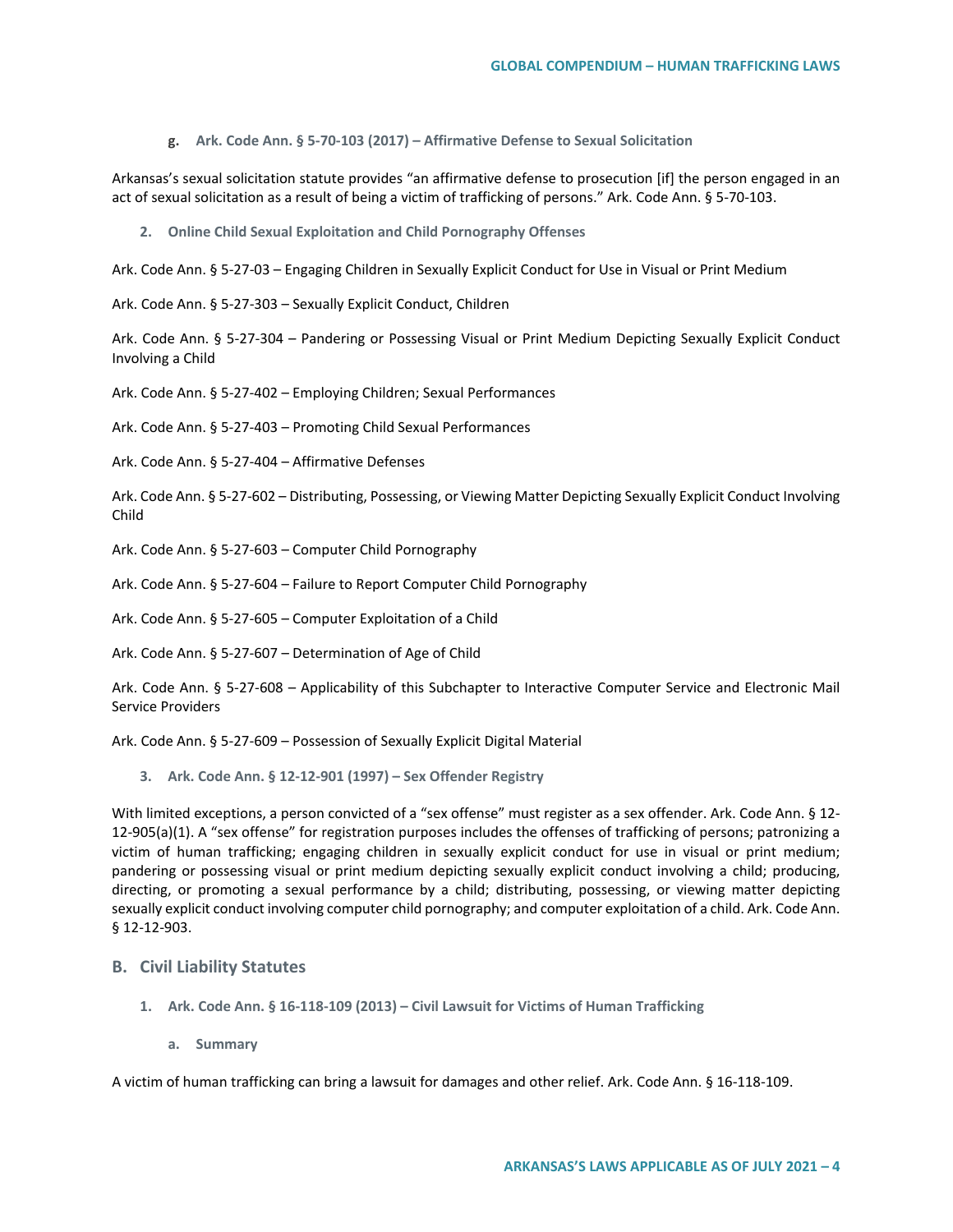#### **b. Damages and Other Relief**

The court may award actual damages, compensatory damages, punitive damages, injunctive relief, or any other appropriate relief. Ark. Code Ann. § 16-118-109(c). When the defendant's acts are "willful and malicious," the court may award three times the amount of actual damages. Ark. Code Ann. § 16-118-109(e). A prevailing plaintiff is also awarded attorney's fees and costs. Ark. Code Ann. § 16-118-109(d).

#### **c. Statute of Limitations**

The statute of limitations period for a civil lawsuit "will not begin to run until the plaintiff discovers that the human trafficking incident occurred and that the defendant caused, was responsible for, or profited from the human trafficking incident." Ark. Code Ann. § 16-118-109(f)(1). The limitations period does not begin until a minor reaches 18 years old. Ark. Code Ann. § 16-118-109(f)(2). The statute of limitations also is tolled during the time of any threats, fraud, or duress against the plaintiff. Ark. Code Ann. § 16-118-109(f)(4).

# **C. Additional Statutes Specific to Human Trafficking**

**1. Ark. Code Ann. § 11-4-218 (2019) – Minimum Wage Law, Employee's Remedies**

An employee who is paid less than minimum wage may seek the full amount of wages owed. An employer may also be liable for reasonable attorney's fees and civil penalties. Alternatively, the employee may file a complaint with the Arkansas Division of Labor.

More information can be found at[: http://labor.publishpath.com/wage-claims.](http://labor.publishpath.com/wage-claims)

**2. Ark. Code Ann. § 9-27-303 (2019) – Child Abuse and Trafficking** 

The definition of "abuse" in Arkansas's child protection statutes includes a parent or caregiver "[r]ecruiting, harboring, transporting, or obtaining a child for labor or services, through force, fraud, or coercion for the purpose of subjection to involuntary servitude, peonage, debt bondage, or slavery."

**3. Ark. Code Ann. §§ 12-19-101, 12-19-103 (2019) – State Task Force for the Prevention of Human Trafficking** 

The Arkansas Attorney General may establish a task force to address human trafficking and assist victims of human trafficking with applying for federal and state benefits.

**4. Ark. Code Ann. § 12-19-102 (2019) – Posting National Human Trafficking Resource Center Hotline Information**

Certain commercial establishments must post information about the National Human Trafficking Resource Center hotline: a hotel, motel, or other establishment that has been cited as a public nuisance for prostitution; a strip club or other sexually oriented business; a private club that has a liquor permit for on-premises consumption and does not hold itself out to be a food service establishment; an airport; a train station that serves passengers; a bus station; and a privately owned and operated facility that provides food, fuel, shower or other sanitary facilities, and overnight parking.

**5. Ark. Code Ann. § 16-90-1412 (2015) – Sealing Convictions for Victims of Human Trafficking**

A prostitution conviction may be sealed and the victim's name redacted from records when the conviction was obtained "as a result of the person's having been a victim of human trafficking."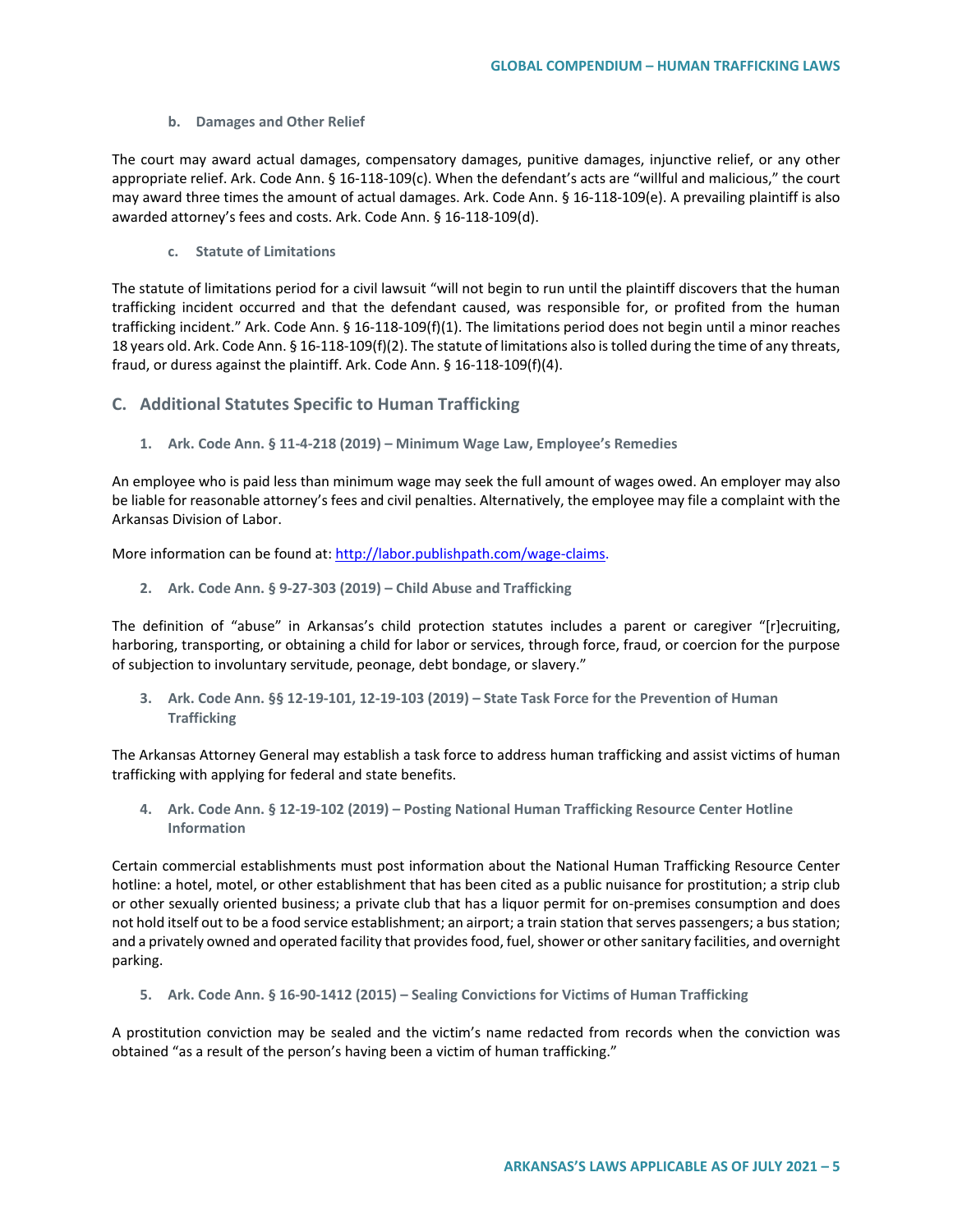**6. Ark. Code Ann. § 19-5-1252 (2013) – Safe Harbor Fund for Sexually Exploited Children**

Arkansas has created a fund for services and treatment for sexually exploited children, including those who have been trafficked.

**7. Ark. Code Ann. § 19-5-1261 (2017) – Human Trafficking Victim Support Fund**

Arkansas has created a fund for grants to organizations that assist human trafficking victims, supported in part by impoundment fees from motor vehicles used in prostitution.

### **D. Significant Cases**

**1.** *Lee v. State***, 574 S.W.3d 211 (Ark. Ct. App. 2019).**

A jury found the defendant guilty of trafficking of persons in violation of Arkansas Code § 5-18-103(a)(4). Testimony by the victim, K.L., the defendant's minor granddaughter, was corroborated by C.G., the victim's friend. K.L. testified that the defendant set up multiple sexual encounters between K.L. and adult men in exchange for methamphetamines beginning when K.L. was 12 years old. C.G. testified that while she had not explicitly seen or known of a specific exchange for drugs, she was present when 16-year-old K.L. and an adult man were in the bedroom alone. The defendant appealed her conviction, arguing that the evidence was circumstantial and not sufficient for a finding of guilt beyond a reasonable doubt.

The appellate court concluded there was sufficient evidence that the defendant knowingly provided K.L. to an adult in exchange for methamphetamines and found the corroborated testimony of a minor was sufficient to sustain the conviction for trafficking of persons.

**E. Academic Research/Papers**

Mary Ward, Note, *Criminal Law—Human Trafficking—Arkansas's Human Trafficking Laws: Steps in the Right Direction or a False Sense of Accomplishment?*, 37 U. ARK. LITTLE ROCK L. REV. 133 (2014).

**F. Resources**

Arkansas Attorney General: <https://www.arkansasag.gov/public-safety/resources/>

Arkansas Attorney General's State Task Force for the Prevention of Human Trafficking, *Report of the Arkansas Task Force for the Prevention of Human Trafficking* (Aug. 2014): <https://ncjtc-static.fvtc.edu/Resources/RS00002771.pdf>

National Human Trafficking Hotline (Arkansas): <https://humantraffickinghotline.org/state/arkansas>

Shared Hope International, Arkansas Report Card (2019): [http://sharedhope.org/PICframe9/reportcards/PIC\\_RC\\_2019\\_AR.pdf](http://sharedhope.org/PICframe9/reportcards/PIC_RC_2019_AR.pdf)

- Shared Hope International, Arkansas Analysis and Recommendations (2019): [http://sharedhope.org/PICframe9/analysis/PIC\\_AR\\_2019\\_AR.pdf](http://sharedhope.org/PICframe9/analysis/PIC_AR_2019_AR.pdf)
- U.S. Department of Health & Human Services, *Arkansas: Efforts to Combat Human Trafficking* (2017): [https://www.acf.hhs.gov/sites/default/files/documents/otip/arkansas\\_profile\\_efforts\\_to\\_combat\\_huma](https://www.acf.hhs.gov/sites/default/files/documents/otip/arkansas_profile_efforts_to_combat_human_trafficking.pdf) [n\\_trafficking.pdf](https://www.acf.hhs.gov/sites/default/files/documents/otip/arkansas_profile_efforts_to_combat_human_trafficking.pdf)